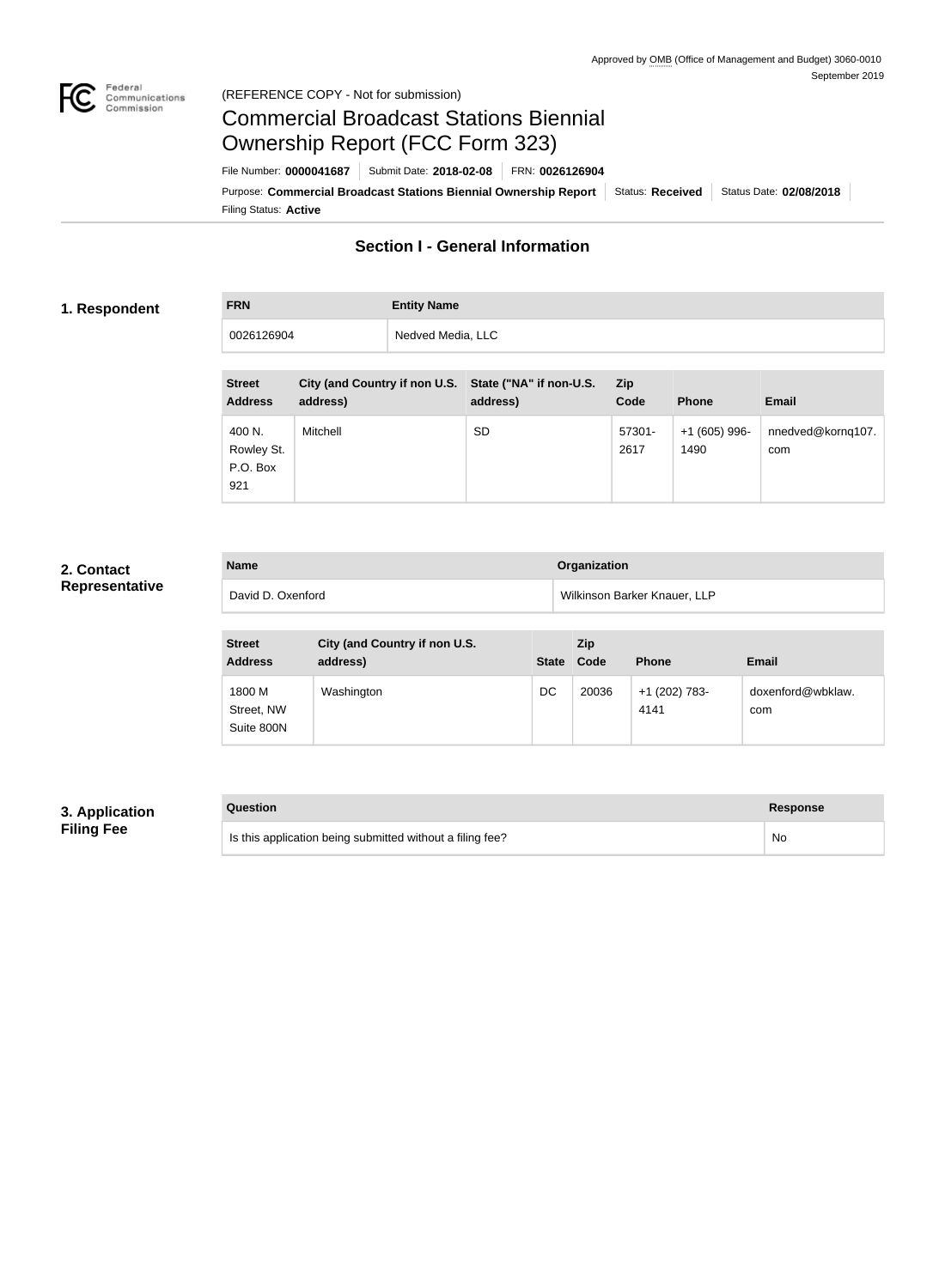| <b>Fees</b> | <b>Application Type</b> | <b>Form Number</b> | <b>Fee Code</b> | Quantity | <b>Fee Amount</b> | <b>Subtotal</b> |
|-------------|-------------------------|--------------------|-----------------|----------|-------------------|-----------------|
|             | Biennial                | Form 323           | <b>MAR</b>      | っ<br>ັບ  | 85                | \$210.00        |
|             |                         |                    |                 |          | Total             | \$210.00        |

## **4. Nature of Respondent**

| (a) Provide the following information about the Respondent: |                           |
|-------------------------------------------------------------|---------------------------|
| <b>Relationship to stations/permits</b>                     | Licensee                  |
| <b>Nature of Respondent</b>                                 | Limited liability company |

**(b) Provide the following information about this report:**

| <b>Purpose</b> | Biennial                                                                                                                                                                               |
|----------------|----------------------------------------------------------------------------------------------------------------------------------------------------------------------------------------|
| "As of" date   | 10/01/2017                                                                                                                                                                             |
|                | When filing a biennial ownership report or validating<br>and resubmitting a prior biennial ownership report, this<br>date must be Oct. 1 of the year in which this report is<br>filed. |

### **5. Licensee(s) and Station(s)**

### **Respondent is filing this report to cover the following Licensee(s) and station(s):**

| <b>Licensee/Permittee Name</b> | <b>FRN</b> |
|--------------------------------|------------|
| Nedved Media, LLC              | 0026126904 |

| Fac. ID No. | <b>Call Sign</b> | <b>City</b>     | <b>State</b> | <b>Service</b> |
|-------------|------------------|-----------------|--------------|----------------|
| 15267       | <b>KORN-FM</b>   | <b>PARKSTON</b> | <b>SD</b>    | FM             |
| 35420       | <b>KORN</b>      | <b>MITCHELL</b> | <b>SD</b>    | AM             |
| 35503       | <b>KQRN</b>      | <b>MITCHELL</b> | <b>SD</b>    | FM             |

## **Section II – Biennial Ownership Information**

**1. 47 C.F.R. Section 73.3613 and Other Documents**

Licensee Respondents that hold authorizations for one or more full power television, AM, and/or FM stations should list all contracts and other instruments set forth in 47 C.F.R. Section 73.3613(a) through (c) for the facility or facilities listed on this report. In addition, attributable Local Marketing Agreements (LMAs) and attributable Joint Sales Agreements (JSAs) must be disclosed by the licensee of the brokering station on its ownership report. If the agreement is an attributable LMA, an attributable JSA, or a network affiliation agreement, check the appropriate box. Otherwise, select "Other." Non-Licensee Respondents, as well as Licensee Respondents that only hold authorizations for Class A television and/or low power television stations, should select "Not Applicable" in response to this question.

| Document Information                  |                          |  |
|---------------------------------------|--------------------------|--|
| Description of contract or instrument | Articles of Organization |  |
| Parties to contract or instrument     | State of South Dakota    |  |
| Date of execution                     | 12/2016                  |  |
| Date of expiration                    | No expiration date       |  |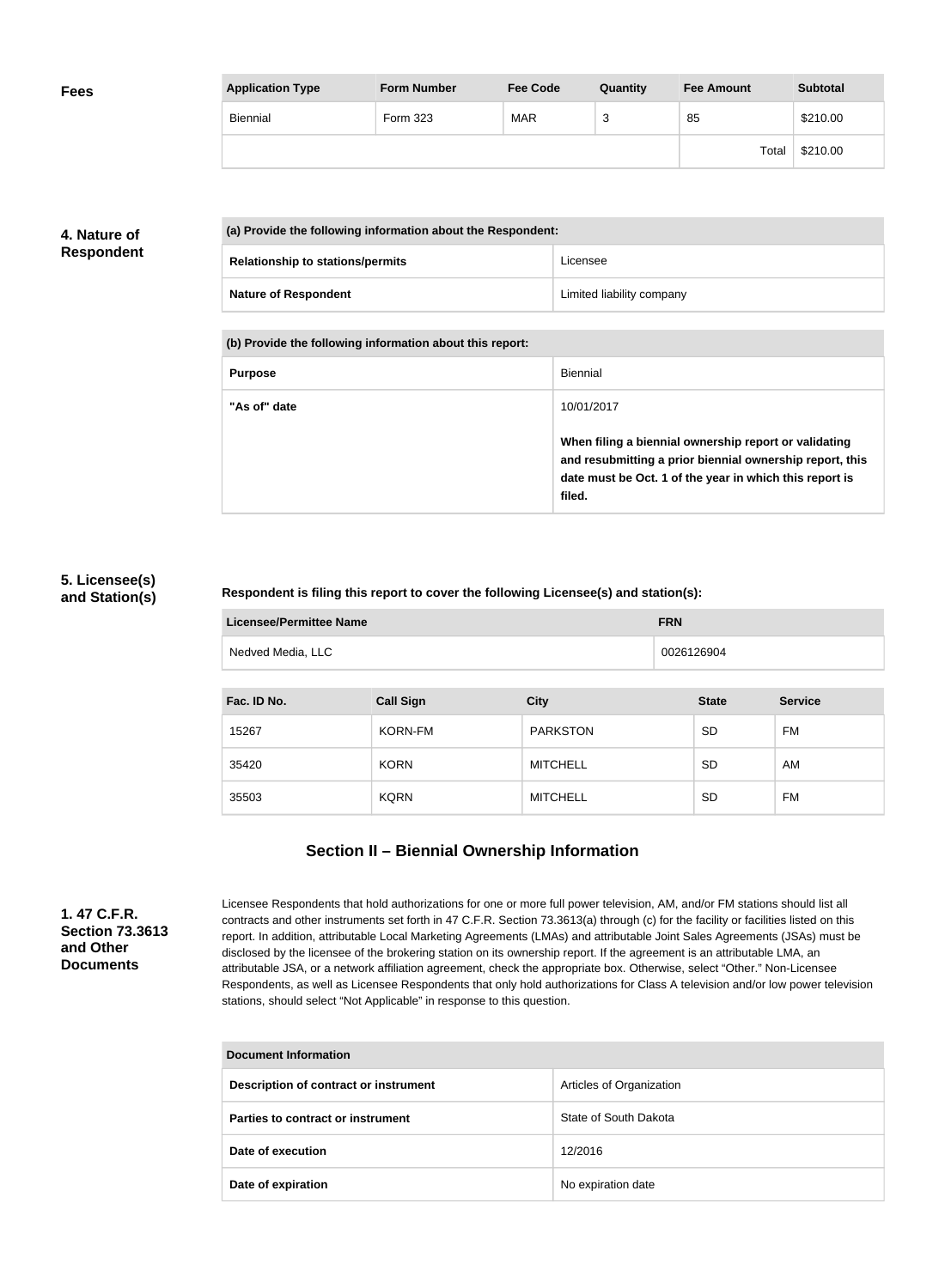| <b>Agreement type</b><br>(check all that apply) | Other<br><b>Agreement Type: Articles of Organization</b>            |
|-------------------------------------------------|---------------------------------------------------------------------|
| <b>Document Information</b>                     |                                                                     |
| Description of contract or instrument           | Limited Liability Company Operating Agreement                       |
| Parties to contract or instrument               | Nedved Media, LLC                                                   |
| Date of execution                               | 12/2016                                                             |
| Date of expiration                              | No expiration date                                                  |
| <b>Agreement type</b><br>(check all that apply) | Other<br><b>Agreement Type: Limited Liability Company Operating</b> |

#### **2. Ownership Interests**

**(a)** Ownership Interests. This Question requires Respondents to enter detailed information about ownership interests by generating a series of subforms. Answer each question on each subform. The first subform listing should be for the Respondent itself. If the Respondent is not a natural person, also list each of the officers, directors, stockholders, non-insulated partners, non-insulated members, and any other persons or entities with a direct attributable interest in the Respondent pursuant to the standards set forth in 47 C.F.R. Section 73.3555. (A "direct" interest is one that is not held through any intervening companies or entities.) List each interest holder with a direct attributable interest in the Respondent separately.

Agreement

Leave the percentage of total assets (Equity Debt Plus) field blank for an interest holder unless that interest holder has an attributable interest in the Respondent solely on the basis of the Commission's Equity Debt Plus attribution standard, 47 C.F.R. Section 73.3555, Note 2(i).

In the case of vertical or indirect ownership structures, list only those interests in the Respondent that also represent an attributable interest in the Licensee(s) for which the report is being submitted.

Entities that are part of an organizational structure that includes holding companies or other forms of indirect ownership must file separate ownership reports. In such a structure do not report, or file a separate report for, any interest holder that does not have an attributable interest in the Licensee(s) for which the report is being submitted.

Please see the Instructions for further detail concerning interests that must be reported in response to this question.

**Ownership Information**

The Respondent must provide an FCC Registration Number for each interest holder reported in response to this question. Please see the Instructions for detailed information and guidance concerning this requirement.

| <b>Ownership information</b>                          |                                                         |                      |  |
|-------------------------------------------------------|---------------------------------------------------------|----------------------|--|
| <b>FRN</b>                                            | 0026126904                                              |                      |  |
| <b>Entity Name</b>                                    | Nedved Media, LLC                                       |                      |  |
| <b>Address</b>                                        | PO Box                                                  |                      |  |
|                                                       | <b>Street 1</b>                                         | 400 N. Rowley St.    |  |
|                                                       | <b>Street 2</b>                                         | P.O. Box 921         |  |
|                                                       | <b>City</b>                                             | Mitchell             |  |
|                                                       | State ("NA" if non-U.S.<br>address)                     | SD                   |  |
|                                                       | <b>Zip/Postal Code</b>                                  | 57301-2617           |  |
|                                                       | Country (if non-U.S.<br>address)                        | <b>United States</b> |  |
| <b>Listing Type</b>                                   | Respondent                                              |                      |  |
| <b>Positional Interests</b><br>(check all that apply) | Respondent                                              |                      |  |
| <b>Tribal Nation or Tribal</b>                        | Interest holder is not a Tribal nation or Tribal entity |                      |  |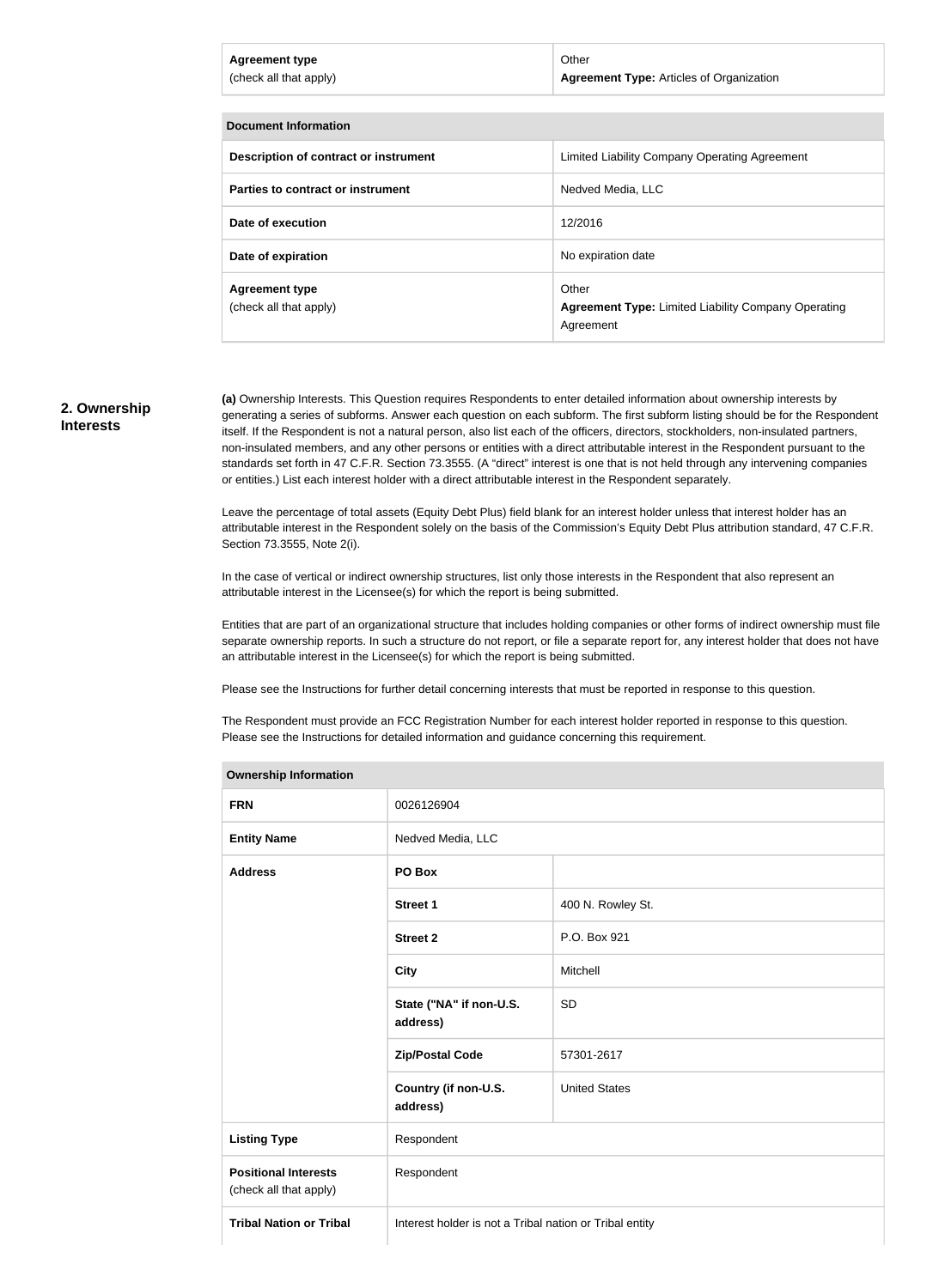| <b>Entity</b>                                                                        |                                           |         |                             |
|--------------------------------------------------------------------------------------|-------------------------------------------|---------|-----------------------------|
| <b>Interest Percentages</b><br>(enter percentage values<br>from 0.0 to 100.0)        | Voting                                    | $0.0\%$ | <b>Jointly Held?</b><br>No. |
|                                                                                      | <b>Equity</b>                             | $0.0\%$ |                             |
|                                                                                      | <b>Total assets (Equity Debt</b><br>Plus) | 0.0%    |                             |
| Does interest holder have an attributable interest in one or more broadcast stations |                                           |         | <b>No</b>                   |

**that do not appear on this report?**

## **Ownership Information FRN** 0026126839 **Name** Steve O. Nedved **Address PO Box Street 1** 400 N. Rowley St. **Street 2** P.O. Box 921 **City** Mitchell **State ("NA" if non-U.S. address)** SD **Zip/Postal Code** 57301-2617 **Country (if non-U.S. address)** United States **Listing Type Calcularist Contracts** Other Interest Holder **Positional Interests** (check all that apply) LC/LLC/PLLC Member **Citizenship, Gender, Ethnicity, and Race Information (Natural Persons Only) Citizenship** US Gender Male **Ethnicity** Not Hispanic or Latino **Race** White **Interest Percentages** (enter percentage values from 0.0 to 100.0) **Voting Voting Jointly Held?** No **Equity** 49.0% **Total assets (Equity Debt Plus)**

**Does interest holder have an attributable interest in one or more broadcast stations that do not appear on this report?**

## No

#### **Ownership Information**

| <b>FRN</b>     | 0026129833      |                   |
|----------------|-----------------|-------------------|
| <b>Name</b>    | Nancy L. Nedved |                   |
| <b>Address</b> | PO Box          |                   |
|                | <b>Street 1</b> | 400 N. Rowley St. |
|                | <b>Street 2</b> | P.O. Box 921      |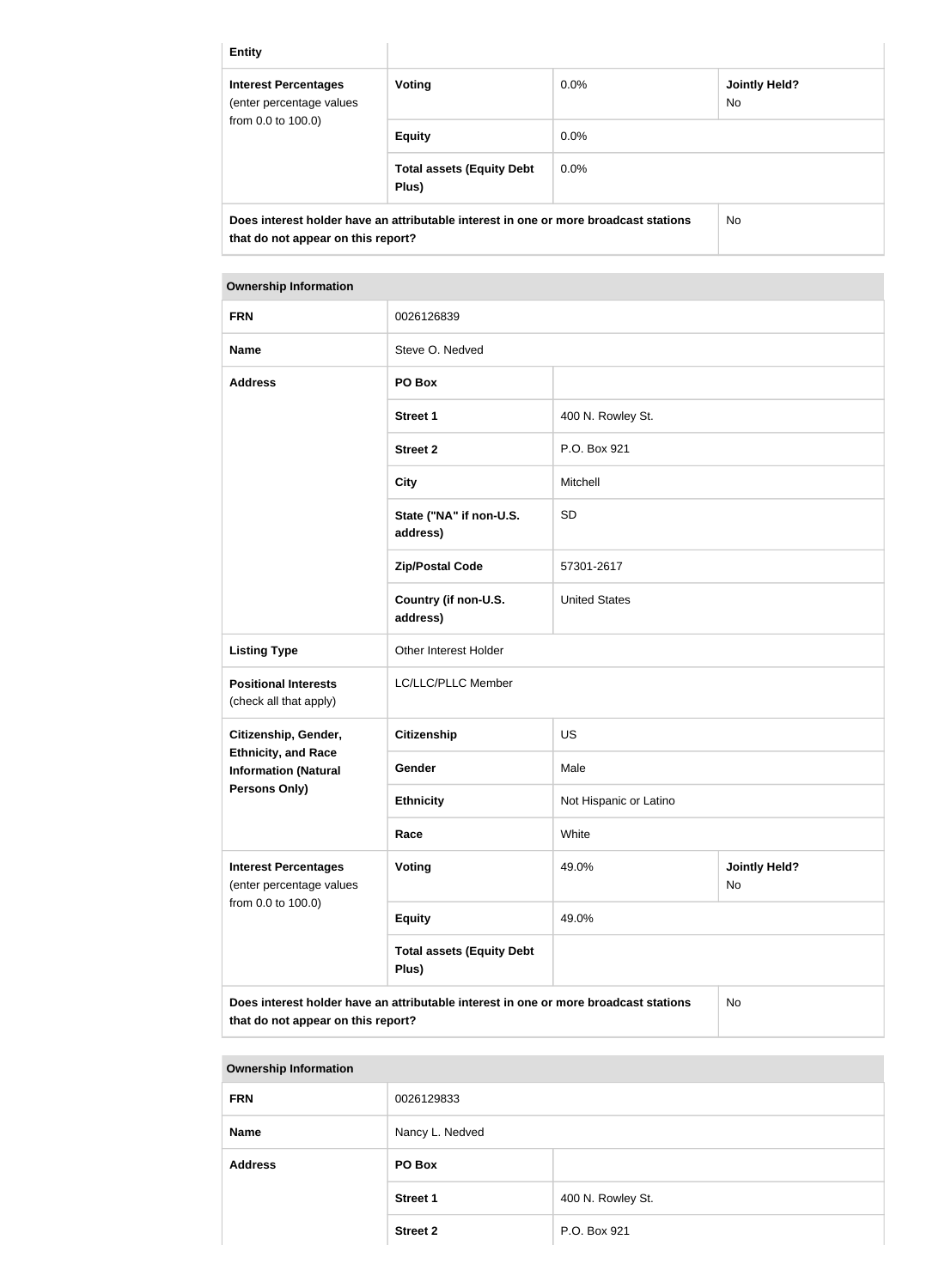|                                                                                                                                  | <b>City</b>                                                                                                                                         | Mitchell               |                            |
|----------------------------------------------------------------------------------------------------------------------------------|-----------------------------------------------------------------------------------------------------------------------------------------------------|------------------------|----------------------------|
|                                                                                                                                  | State ("NA" if non-U.S.<br>address)                                                                                                                 | <b>SD</b>              |                            |
|                                                                                                                                  | <b>Zip/Postal Code</b>                                                                                                                              | 57301-2617             |                            |
|                                                                                                                                  | Country (if non-U.S.<br>address)                                                                                                                    | <b>United States</b>   |                            |
| <b>Listing Type</b>                                                                                                              | <b>Other Interest Holder</b>                                                                                                                        |                        |                            |
| <b>Positional Interests</b><br>(check all that apply)                                                                            | LC/LLC/PLLC Member                                                                                                                                  |                        |                            |
| Citizenship, Gender,<br><b>Ethnicity, and Race</b><br><b>Information (Natural</b><br>Persons Only)                               | <b>Citizenship</b>                                                                                                                                  | <b>US</b>              |                            |
|                                                                                                                                  | Gender                                                                                                                                              | Female                 |                            |
|                                                                                                                                  | <b>Ethnicity</b>                                                                                                                                    | Not Hispanic or Latino |                            |
|                                                                                                                                  | Race                                                                                                                                                | White                  |                            |
| <b>Interest Percentages</b><br>(enter percentage values<br>from 0.0 to 100.0)                                                    | Voting                                                                                                                                              | 51.0%                  | <b>Jointly Held?</b><br>No |
|                                                                                                                                  | <b>Equity</b>                                                                                                                                       | 51.0%                  |                            |
|                                                                                                                                  | <b>Total assets (Equity Debt</b><br>Plus)                                                                                                           |                        |                            |
| Does interest holder have an attributable interest in one or more broadcast stations<br>No<br>that do not appear on this report? |                                                                                                                                                     |                        |                            |
| If "No," submit as an exhibit an explanation.                                                                                    | (b) Respondent certifies that any interests, including equity, financial, or voting<br>interests, not reported in this filing are non-attributable. |                        | Yes                        |